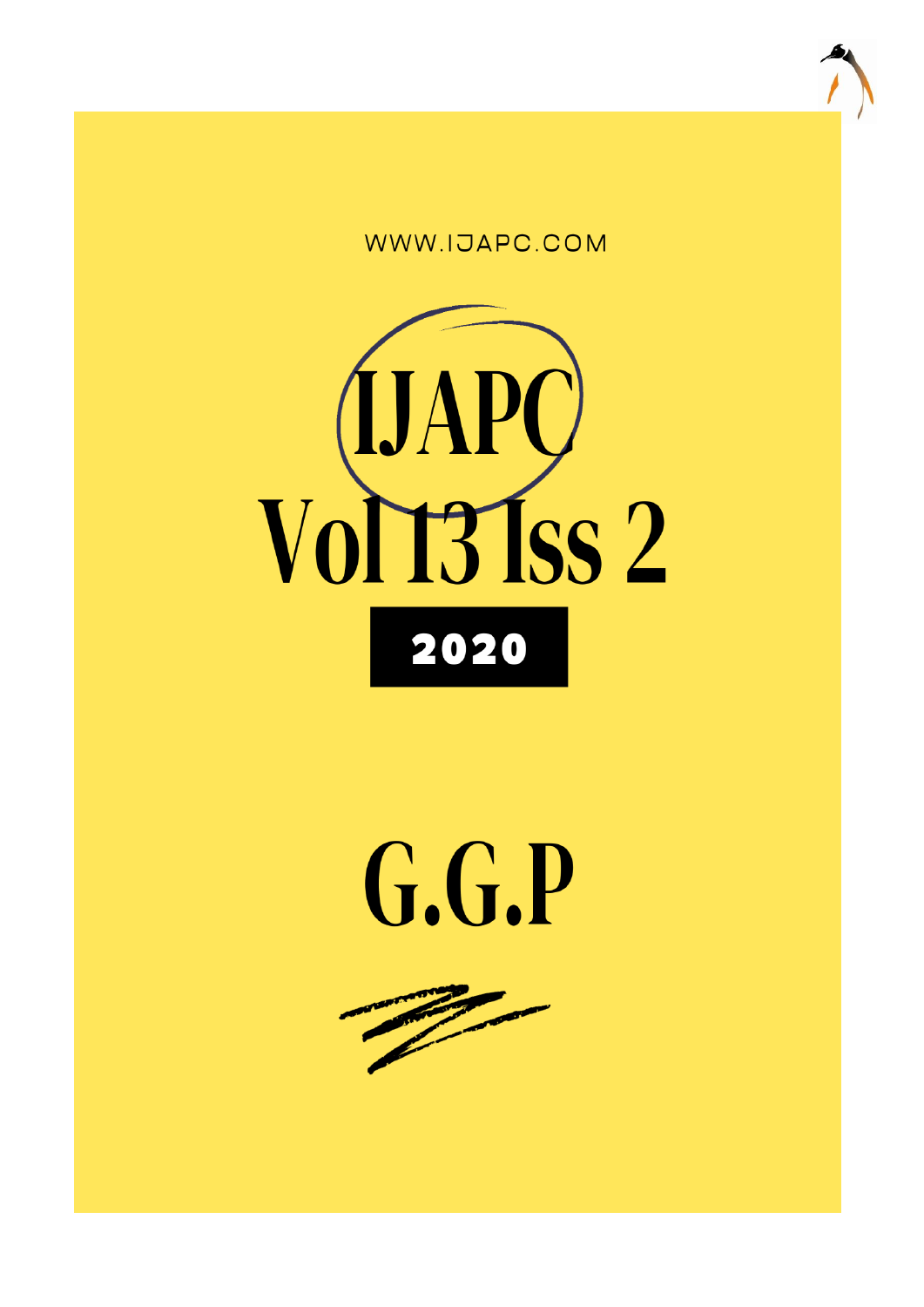

# **Int J Ayu Pharm Chem**

REVIEW ARTICLE www.ijapc.com

**e-ISSN 2350-0204**

# **Conceptional Review of** *Vathala Yonivyapath* **in** *Vandhya*

Harsha Mohan $^{\dagger *}$ , Vidya Ballal $^2$  and Mamatha K V $^3$ 

<sup>1-3</sup> Dept. of Prasuthitantra and Stree Roga, SDMCAH, Udupi, Karnataka, India

### **ABSTRACT**

It is only a woman who can enjoy the joy of siring a baby and giving birth to the child. Acharya Charakacharya is indicated that healthy yoni is needed for receiving the sperm and for conception to occur. Combination of four factors like *rutu, kshetra, ambu and beeja* are necessary for conception.<sup>1</sup> In Ayurveda Classics have described twenty types of *yonivyapath* and complication of *yonivyapath* states that *beeja* will not enter into the yoni.<sup>2</sup> Among them *Vathala yonivyapath* are extensively seen as one of the causes of *Vandhyatwa*. *Vathala yonivyapath* can be co-related to Endometriosis due to similarity of symptoms like *toda,*  vedana.<sup>3,4,5,6</sup> The ailments can be understood through the concept of *nidanapanchakas*.<sup>7,8,</sup> As the severity of the endometriosis increases, adhesions become more common and the chance of natural conception decreases. There is some references shows that relation between infertility and endometriosis. Patients with endometriosis mainly complain of pelvic pain, dysmenorrhea, and dyspareunia. Women with endometriosis tend to have a lower fecundity and ovulatory disorders. For justifying *vathala yonivyapath* as one among the cause of *vandhyatva* can be understand with the above statement. An effort has been made to justify *vathala yonivyapath* with its symptoms similies Endometriosis, with infertility.<sup>9</sup> Thus this study has been taken to logically justify on conceptional on a par with modern basis.

## **KEYWORDS**

*Vathala yonivyapath*, Endometriosis, *Vandhya*



Received 14/06/2020 Accepted 20/08/2020 Published 10/09/2020

\_\_\_\_\_\_\_\_\_\_\_\_\_\_\_\_\_\_\_\_\_\_\_\_\_\_\_\_\_\_\_\_\_\_\_\_\_\_\_\_\_\_\_\_\_\_\_\_\_\_\_\_\_\_\_\_\_\_\_\_\_\_\_\_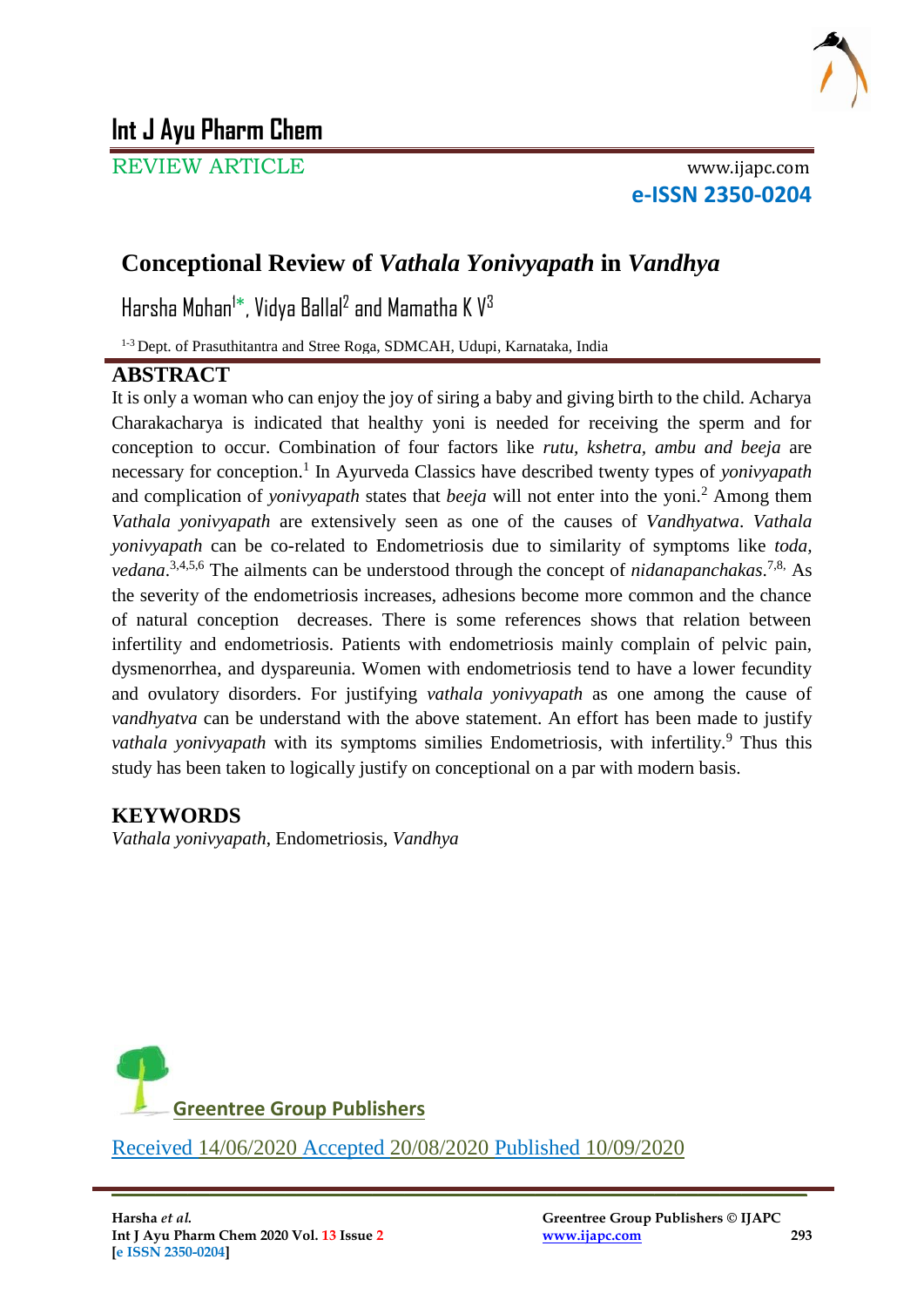

## **INTRODUCTION**

Pain is an important alarm system, which cannot be measured by an observer and the biggest unpleasant phenomenon that is uniquely experienced by each individual, which draws attention to the fact that something is at fault. Acharya's explained clearly about different kinds of pain like *toda, vedana, shoola* etc in different *yonivyapath*1,2,3,4. Pain is a highlight character of *arthava dushti*. Pain during menstruation is seen in endometriosis and along with other symptoms like stiffness, ant-crawling sensation different kinds of pain also can seen in *vathala yoni vyapath,* So considering facts that symptoms of *Vathala yonivyapath* similies with that of Endometriosis. The side effects of all *yonivyapath* is that they will end up with infertility.

Endometriosis, which is a gynecological disorder in which there is presence of functioning endometrial tissue, seen other than uterine mucosa. It is not a neoplastic condition, but malignant transformation is possible. During the last couple of decades, the prevalence of endometriosis has been increasing both in terms of real and apparent. The prevalence is about 10%. However, prevalence is high amongst the infertile woman (30-40%), based on diagnostic laparoscopy and laparotomy.

About 25% of patients with endometriosis have no symptoms. Common symptoms are Dysmenorrhoea (70 %), abnormal menstruation (20%), Infertility (40-60%), Dyspareunia (20-40%), and Chronic pelvic pain. Various theories have been proposed over the years to explain its pathogenesis and newer hypothesis continues to be formulated. The most popular theory remains the 'Sampson's Retrograde Menstruation Theory.

Fecundability rates in affected patients are estimated at 2% to 10% per month. Possible mechanisms for infertility among women with endometriosis include anatomic distortion from adhesions or fibrosis and the known presence of inflammatory mediators that exert toxic effects on gametes, embryos, tubal fimbria and eutopic endometrium. Laparoscopy for direct visualization remains the mainstay in the diagnosis of endometriosis<sup>5,6,7,8,9,10,11,12</sup>.

# **MATERIALS AND METHODS**

The Primary Source of literature will be Classical text books of Ayurveda, text books of Modern Medical Science, various journals, previous studies conducted on similar subjects and information available on internet will also be incorporated in the study.

 $\mathcal{L}_\mathcal{L}$  , and the contribution of the contribution of the contribution of the contribution of the contribution of the contribution of the contribution of the contribution of the contribution of the contribution of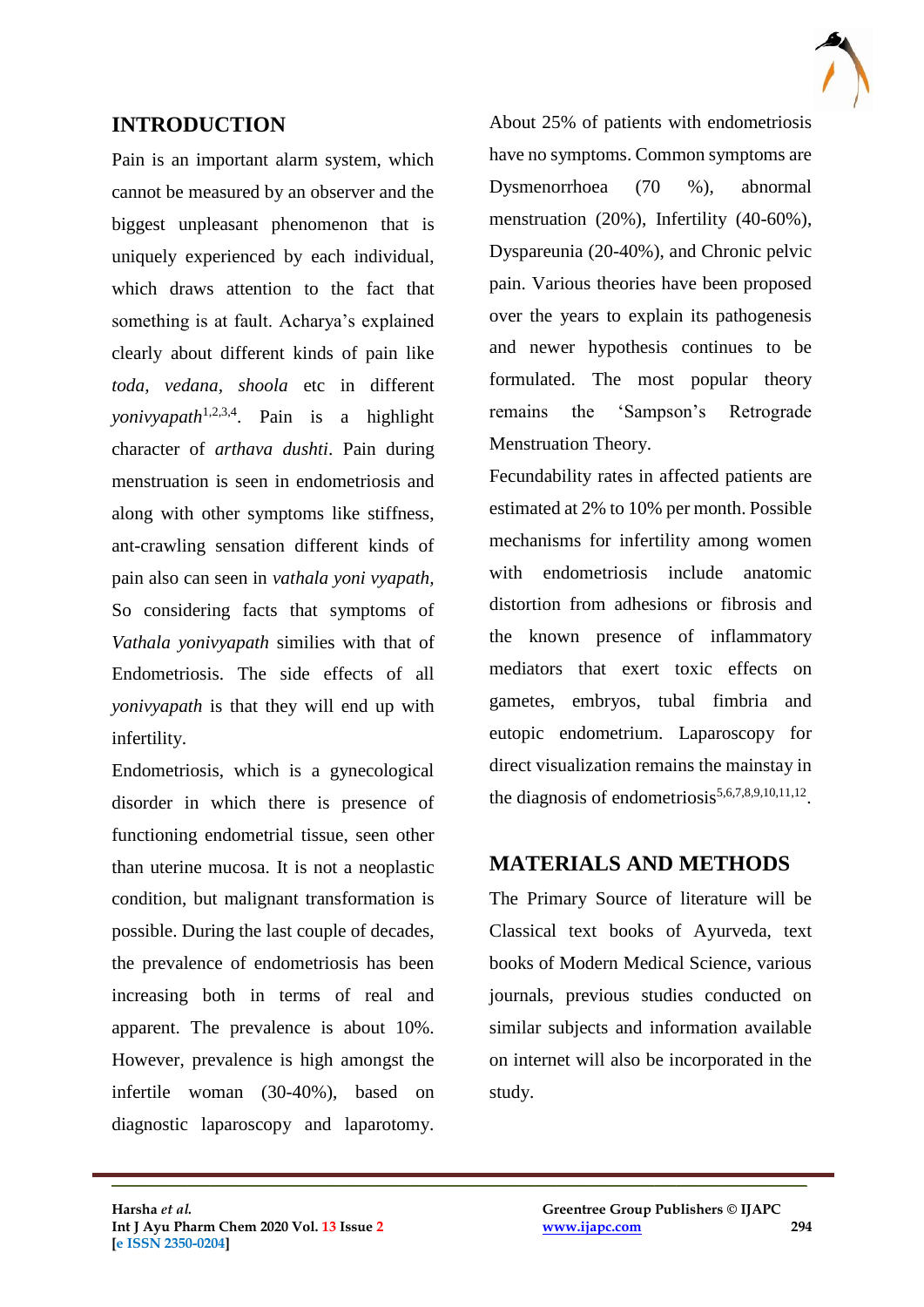

## **REVIEW OF LITERATURE**

Conceptual review of literature in respect to *Vathala yonivyapath* as mentioned by *Acharya's*.

*Nidana's* and *Lakshana's* of Vathala yonivyapath are told in *Charaka Samhitha, Chikitsa Sthana<sup>3</sup>* .

*Nidanapanchaka's* are told in *Charaka Samhitha, Nidana Sthana*<sup>3</sup> .

*Lakshana's* of *Vathala yonivyapath* are told in *Sushruta Samhitha, Uttara Tantra*<sup>4</sup> .

Endometriosis are seen in all Gynecological books and Available information will be taken from Intenet<sup>5,6,7,8,9,10,11,12</sup>.

*Lakshana's* of *Vathala yonivyapath* are told in *Ashtanga Hridaya, UttaraTantra*<sup>13</sup> .

Description on *Vathala yonivyapath* are found in *Kashyapa samhitha, Madhava Nidana, Bhavaprakasha*14,15,16 .

### **DISCUSSION**

The word *Yoni* refers to entire reproductive system and *Arthava* to the menstrual blood. *Arthava* is *upadhathu* of *rasa*. *Vyana vatha* is responsible for circulation of *rasaadi dhathus*. *Apana vatha* in *Apana pradesha* is responsible for *Arthava Nishkramana*.

In a condition of *Vathaja arthava dushti* there is vitiation of *vatha* due to *nidanas* such as *rookshaadi aahara* and *vihara* leading to condition such as stiffness, roughness, hyperaesthesia etc and also

 $\mathcal{L}_\mathcal{L}$  , and the contribution of the contribution of the contribution of the contribution of the contribution of the contribution of the contribution of the contribution of the contribution of the contribution of

vimarga gamana of raktha. These symptoms can be co-related with features like endometriosis, oestrogen dependent and other gynaecological conditions. When any *arthavadushti* or *yoni vyapath* is not treated, ultimately it will lead to condition such as infertility.

On the other hand endometriosis i.e. presence of functioning endometrium other than uterine cavity with the symptoms like dysmenorrhoea, stiffness etc., can lead to infertility. Thus *vathalayonivyapath* with its features such as *vimarga gamana* of *arthava, shooladi vathaja* features can be co-related with endometriosis.

#### **CONCLUSION**

*Ruthu, Kshetra, Ambu, Beeja* are the essential factors for conception, in *Vathala yonivyapath* both the *kshetra* and *beeja* are affected and leading to infertility. Contemporary science is unable to explain proper causative factors for infertility instead; many theories are proposed to explain it. So with this study a conclusion is drawn from the respective classical evidence that *vathala yonivyapath* can be correlated with endometriosis which may lead to infertility if not diagnosed at proper time.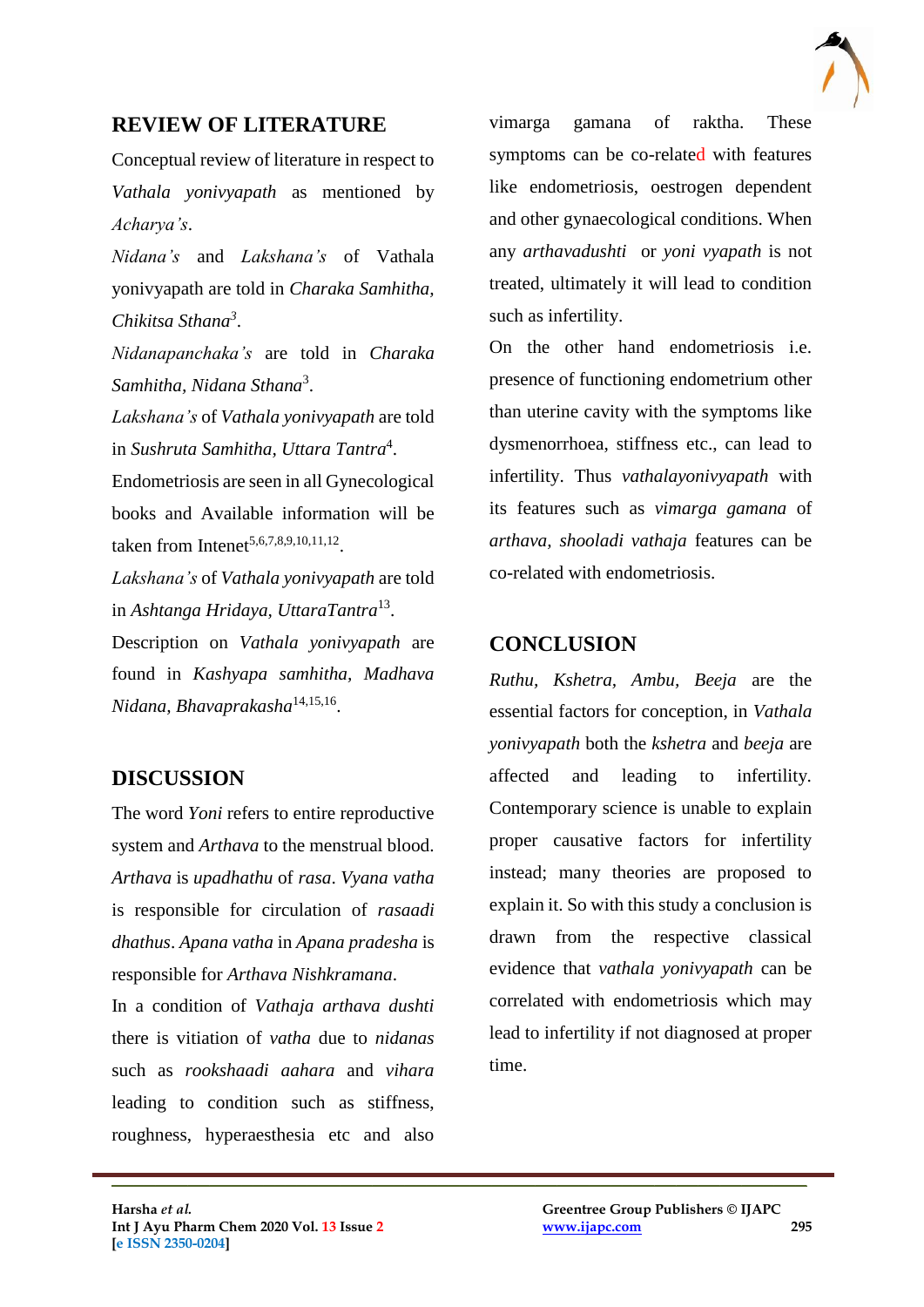

### **REFERENCES**

1. Dr. Shivaprasad Sharma Pt, editor. Commentary Sashilekha Sanskrit of Indu on Ashtanga samgraha of Acharya Vridda Vagbhatta, Utthara Sthana; Guhyarogavignaneeya: Chapter 38, Verse 33. Varanasi : Krishnadas Academy Oriental Publisher sand distributors, 2016; p.828

2. Bhishagacharya Hari shastri Paradkar Vaidya Pt, editor (10th Ed.). Commentary Sarvangasundara of Arunadatta and Ayurveda rasayana of Hemadri on Ashtanga hrdayam of Acharya Vagbhatta, Utthara Sthana; Guhyarogavignaneeya: Chapter 33, Verse 29. Varanasi : Krishnadas Academy Oriental Publisher sand distributors, 2014; p.895

3. Vaidya Jadavaji Trikamji Acharya editor, Commentary Ayurveda Dipika of Chakrapanidatta on Charaka Samhitha of Agnivesa, Chikitsa Sthana; Yonivyapath chikitsitham; Chapter 30, Verse 8, 9-11 . Varanasi: Chaukhamba Surbharati Prakashan, 2013; p.634,635

4. Vaidya Yadavji Trikamji Acharya editor, Commentary Nibandhasangraha of Sri Dalhanacharya on Sushruta Samhita of Sushruta, Utthara Sthana; Yonivyapath prathishetham; Chapter 38, verse 3-6, 11. Varanasi : Chaukamba Orientalia Publishers and distributors, 2010; p.669

5. Dutta DC, Text book of Gynecology, edited by HiralalKonar, 7<sup>th</sup> edition, NewDelhi, The Health Sciences Publisher,2016; p.217, 248

6. Williams Gynecology,edited by Barbara L Hoff man, 2<sup>nd</sup> edition, China, China Translation and Printing Ltd,2012; p.281, 298

7. Berek & Novaks Gynaecology edited by Jonathan S.Berek,  $5<sup>th</sup>$  edition, Wolters Kluwer India Pvt Ltd,2012;p.505-546

8. Jonathan S.Berek. Basic Principles Section V Chapter 26 Reproductive Endocrinology. Deborah L. Berek (Ed). Berek & Novak's gynaecology,  $12<sup>th</sup>$ edition. NewDelhi: Published by Wolters Kluwer India Pvt Ltd, 2016. p. 890-891

9. Sengupta, Chattopadhyay, Thankam R Varma, Chapter 9, Endometriosis.Partha Sarathi (Ed).Gynaecology for Postgraduates and Practitioners, 2<sup>nd</sup> edition. NewDelhi: Published by Elsevier, 2007. p. 131-139

10. Spearoff. Infertility Section IV, Chapter 29, Endometriosis, Clinical Gynecologic Endocrinology and Infertility, 8<sup>th</sup> edition. NewDelhi: Published by Wolter's Kluwer (India) Pvt. Ltd, 2011. p.122l

11. Jeffcoat. Chapter 22, Endometriosis and Allied States, Jeffcoat's principles of Gynecology, 7<sup>th</sup> edition. NewDelhi: Jaypee

 $\mathcal{L}_\mathcal{L}$  , and the contribution of the contribution of the contribution of the contribution of the contribution of the contribution of the contribution of the contribution of the contribution of the contribution of